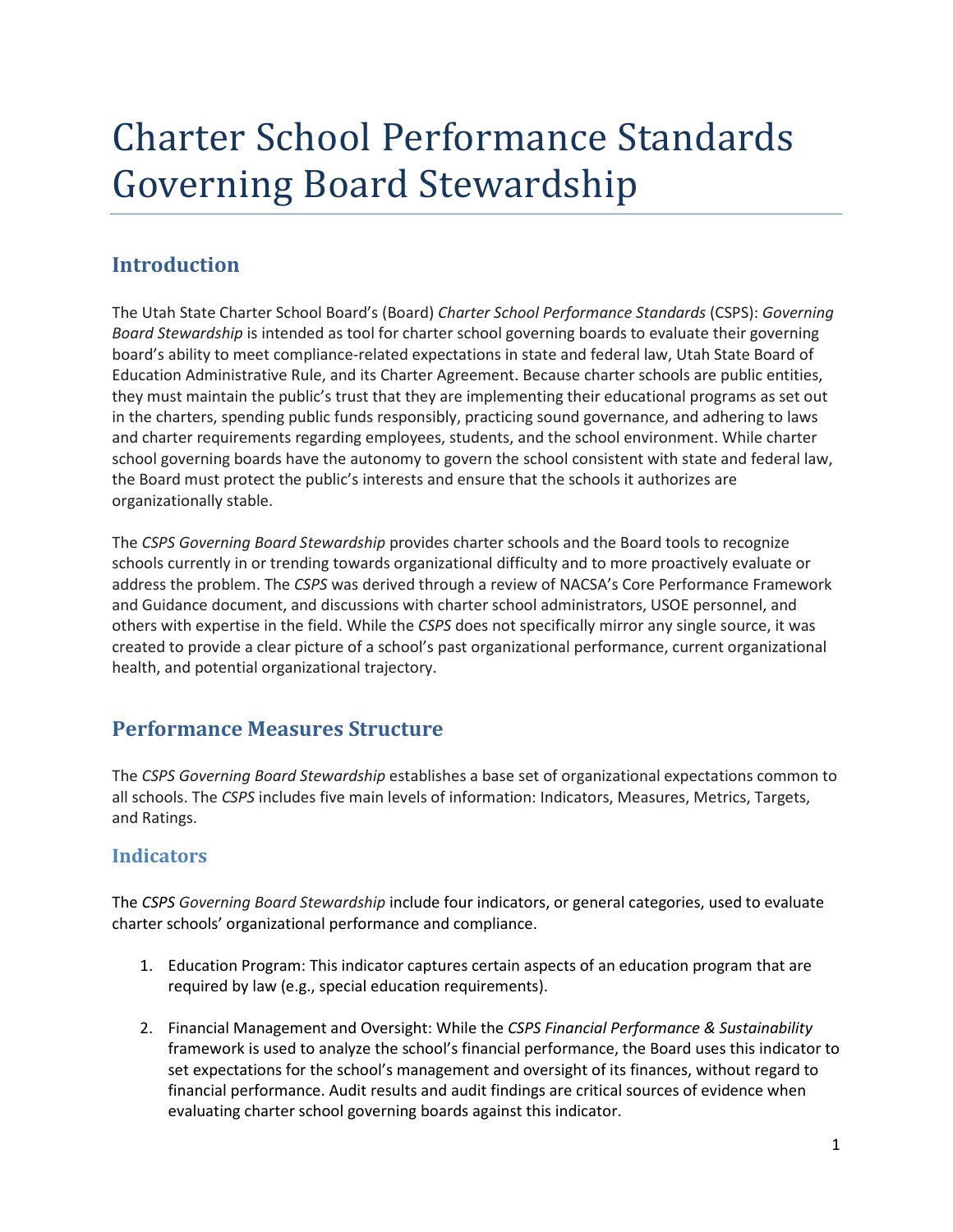- 3. Governance and Reporting: A charter school must practice sound governance and adhere to reporting requirements of the Board, the Utah State Office of Education (USOE), and the Utah State Board of Education (USBE). In this section the Board sets forth expectations of the charter school governing board's compliance with governance-related laws, reporting requirements, and the governing board's own by laws and policies. Additionally, this indicator includes a measure to evaluate the extent to which the charter school governing board oversees the individuals or organizations to which it delegates the duties of implementing the program, a fiduciary responsibility of the board.
- 4. Students and Employees: While charter schools function with greater autonomy, they still must adhere to federal and state laws regarding treatment of individuals within the organization. In this section, the Board measures charter school governing board compliance with laws related to students and employees, including the rights of students and employees as well as organizational requirements such as teacher licensing and background checks.

Each indicator has measures, metrics, targets, and ratings.

#### **Measures**

Measures are the means to evaluate an aspect of an indicator. Twelve measures are used in the standards: Students with disabilities, Audit findings, single year and multi-year, Maintain bond covenants, Adherence to operational budget, Governance requirements, Report compliance, Governing Board Online Training (GBOT), Background checks, Rights of students, Qualified teachers, and Information management. A thirteenth measure, English language learner (ELL) students, will be included following research and review of the impact of the Utah State Board of Education's decision regarding the Utah's ESEA Flexibility Waiver August 8, 2014.

#### **Metrics**

Metrics are the methods for quantifying a measure.

#### **Targets**

Targets are the thresholds that signify success for a specific measure. The basis for forming many of the targets is statutory requirement.

#### **Ratings**

For each measure a school receives one of three ratings based on evaluation of the established metrics.

*Meets Standard:* The school's performance on the measure meets the statutory requirement or, when that is not applicable, State Charter School Board's standard. A school that meets the standard based on an initial review requires no follow-up action.

*Does Not Meet Standard:* The school's performance on the measure does not meet the statutory requirement or, when that is not applicable, State Charter School Board's standard. If a school does not meet standards based on an initial review of the school's organization, the State Charter School Board will follow up to determine if the school is truly at risk. Schools that are at risk based on an underlying structural problem with the school's organizational performance, as compared to a one-time event, will be issued a notice of non-compliance consistent with R277-481.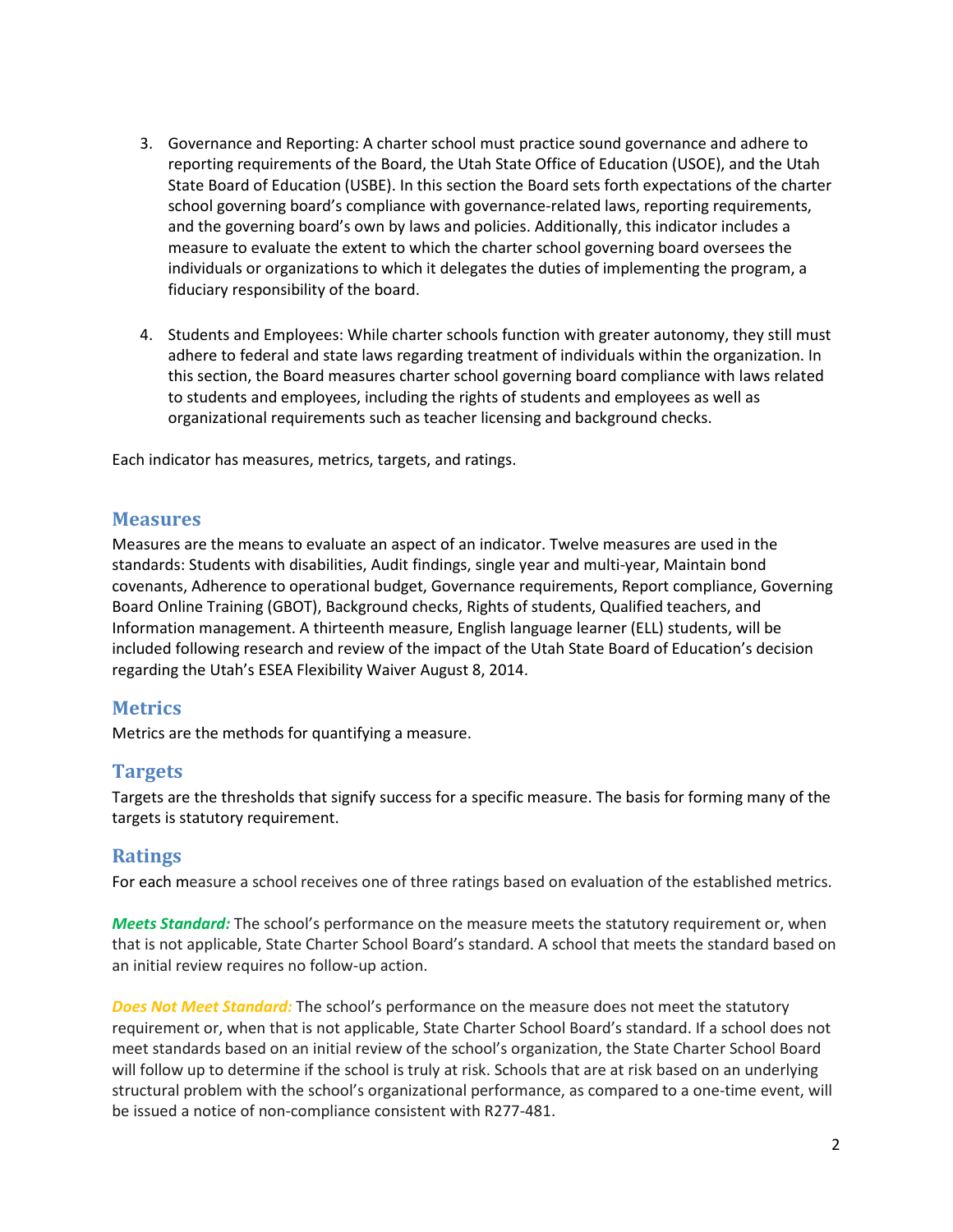*Falls Far Below Standard:* The school's performance on this measure signals a significant organizational risk and does not meet statutory requirement or the State Charter School Board's expectation. If a school falls far below standards based on an initial review of the school's operations, the State Charter School Board will follow up to determine the severity of the risk. Schools that are at a significant risk based on an underlying structural problem with the school's organizational performance, as compared to a one-time event, may be placed on Probation Status consistent with R277-481.

The *CSPS Governing Board Stewardship* is designed to help gauge organizational performance using available data. If a school receives an initial "Does Not Meet Standard" or "Falls Far Below Standard" rating on any one measure, it may or may not be in organizational distress. The *CSPS Governing Board Stewardship* is meant to flag potential problem areas for further investigation.

# **Collecting Evidence**

The *CSPS Governing Board Stewardship* is a monitoring tool that provides the Board with key data to assess the organizational health and viability of a charter school and to determine whether deeper analysis or monitoring is required. The *CSPS Governing Board Stewardship* summarizes a charter school's current organizational health. The measures are designed to be complementary, as no single measure gives a full picture of the organizational situation of a school. Together they provide a comprehensive assessment of the school's organizational health based on a school's historic trends, current organizational situation, and future organizational viability.

# **Data Sources**

- CACTUS
- Year End Web Survey (YEWS)
- Annual Financial Report (AFR)
- Audited Financial Statements and Notes to Financial Statements
- Report on Internal Control over Financial Reporting and on Compliance
- Letter to Management
- Reports submitted by the charter school
- Third-party reports or monitoring
- Requested data
- SEA Concerns
- Governing Board Online Training (GBOT) quizzes
- School and governing board policies, procedures, and forms
- Site visit observations
- School website
- Utah Public Meeting Notice website
- State Auditor Website
- Utah Transparency Website
- Governing board meeting packets
- Approved governing board meeting minutes
- Governing board by laws
- USOE Sections report tracking documentation (e.g., School Finance, Data & Statistics, IT, Charter Schools)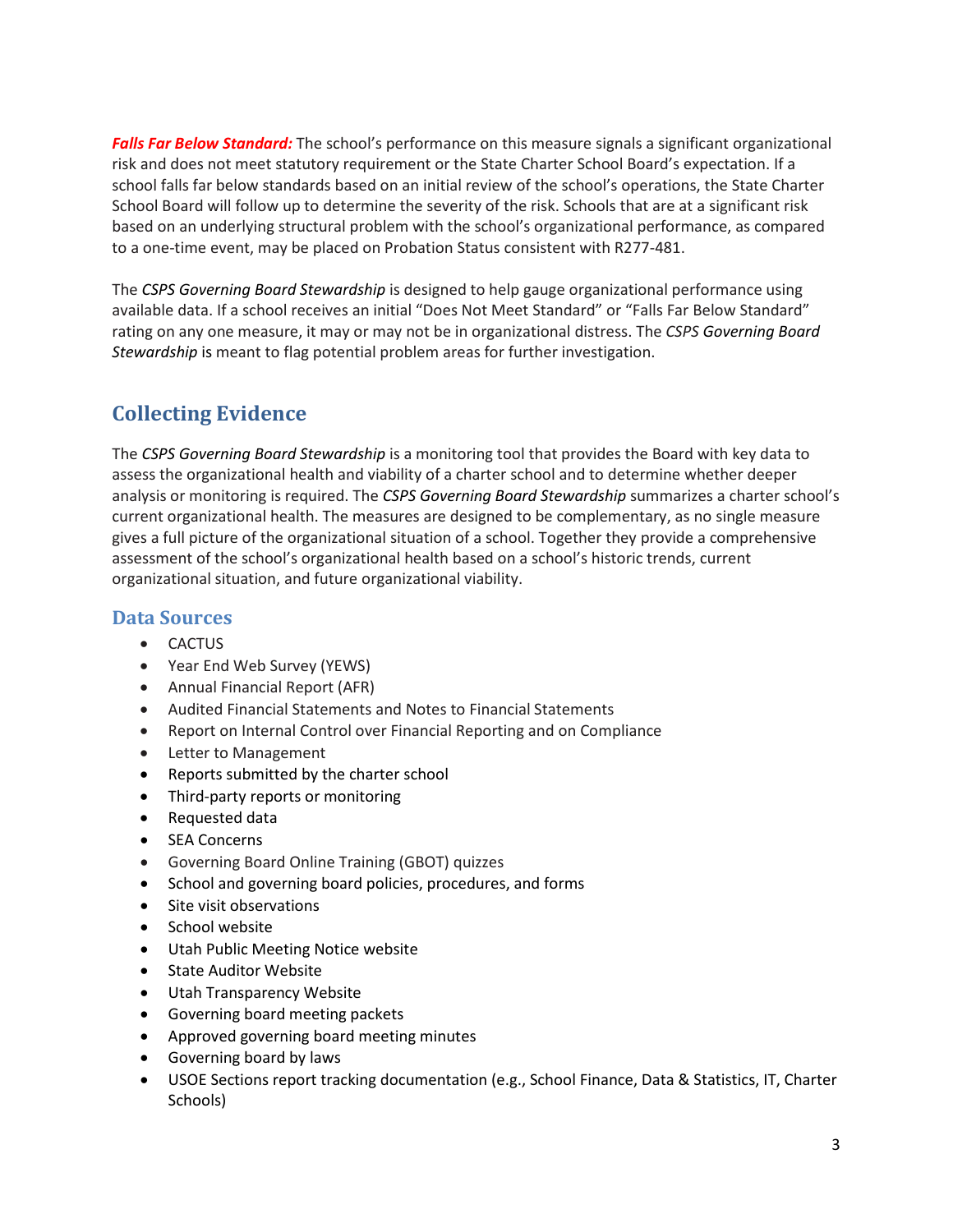| Indicator - Governance performance and sustainability |                                                                                                                 |                 |
|-------------------------------------------------------|-----------------------------------------------------------------------------------------------------------------|-----------------|
| <b>Measure</b>                                        | <b>Metric</b>                                                                                                   | <b>Standard</b> |
| Students with disabilities                            | Is the governing board and management protecting the rights of<br>students with disabilities?                   | Yes             |
| Audit findings, single year                           | The number of material or significant audit findings                                                            | 0               |
| Audit findings, multi-year                            | The number of unresolved audit findings from prior year report                                                  | 0               |
| Maintain bond covenants                               | Auditor determined the school met its bond covenants                                                            | Yes             |
| Adherence to operational<br>budget                    | (Adjusted Actual Expenditures - Adjusted Budgeted Expenditures)<br>Adjusted Budgeted Expenditures               | Within 5%       |
| Governance requirements                               | Is the governing board complying with governance requirements?                                                  | Yes             |
| <b>Background checks</b>                              | Number of board members with a background check on file<br>Total number of board members                        | 100%            |
| <b>Report Compliance</b>                              | Number of applicable reports submitted on time, accurate, and<br>complete<br>Total number of applicable reports | 100%            |
| <b>Governing Board</b><br>Development                 | Number of board members scoring > 85% on GBOT modules<br>Total number of board members                          | 100%            |
| <b>Qualified teachers</b>                             | Number of teacher FTEs that are state qualified<br>Total number of teacher FTEs                                 | 100%            |

# **Measures in Detail**

Each of the measures included in the *CSPS Governing Board Stewardship* are described in the following pages.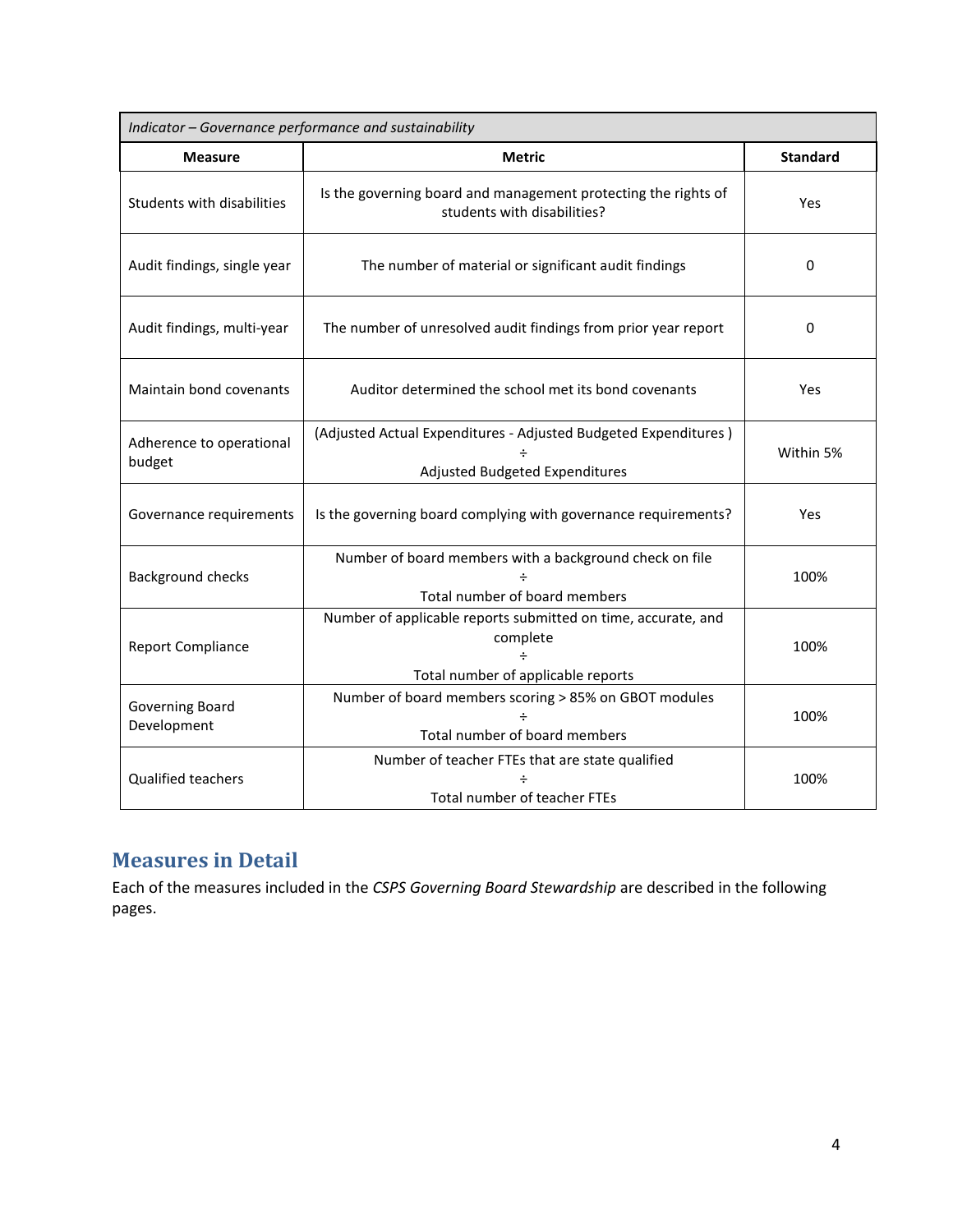# **Indicator 1: Education Program**

• Students with disabilities

#### **Students with disabilities**

Definition: charter schools must follow state and federal special-education law and provide a highquality learning environment for all students. The elements within this measure articulate with [UPIPS](http://www.schools.utah.gov/sars/Laws,-State-Rules-and-Policies/Compliance.aspx) (Utah Program Improvement Planning System) Tiered Monitoring.

The Board has a responsibility to review and ensure the charter schools it authorizes provide a highquality learning environment for all students. The USOE is responsible for monitoring LEA compliance with the Individuals with Disabilities Education Act. This responsibility is administered within a framework of supporting positive results for students with disabilities called UPIPS. Consistent with the school's status and responsibilities as a Local Education Agency, the school materially complies with applicable laws, rules, regulations, and provisions of the charter agreement (including the IDEA, Section 504 of the Rehabilitation Act of 1973, and the Americans with Disabilities Act) relating to the treatment of students with identified disabilities and those suspected of having a disability, including but not limited to:

- Identification and referral
- Operational compliance including the academic program, assessments, implementation of the special education Program Improvement Plan, and all other aspects of the school's program and responsibilities
- Discipline, including due process protections, manifestation determinations, and behavioral intervention plans
- Appropriately carrying out student IEP and Section 504 plans
- Access to the school's facility and program to students and parents in a lawful manner and consistent with students' abilities and needs
- Securing and allowable use of all applicable funding
- Timely and accurate submission of all required reports

- Required reports submitted by the charter school (e.g., Program Improvement Plan) primary source of data for this measure
- Third-party reports or monitoring
- Requested data
- SEA Concerns (e.g., findings, warnings, notifications of noncompliance, etc.)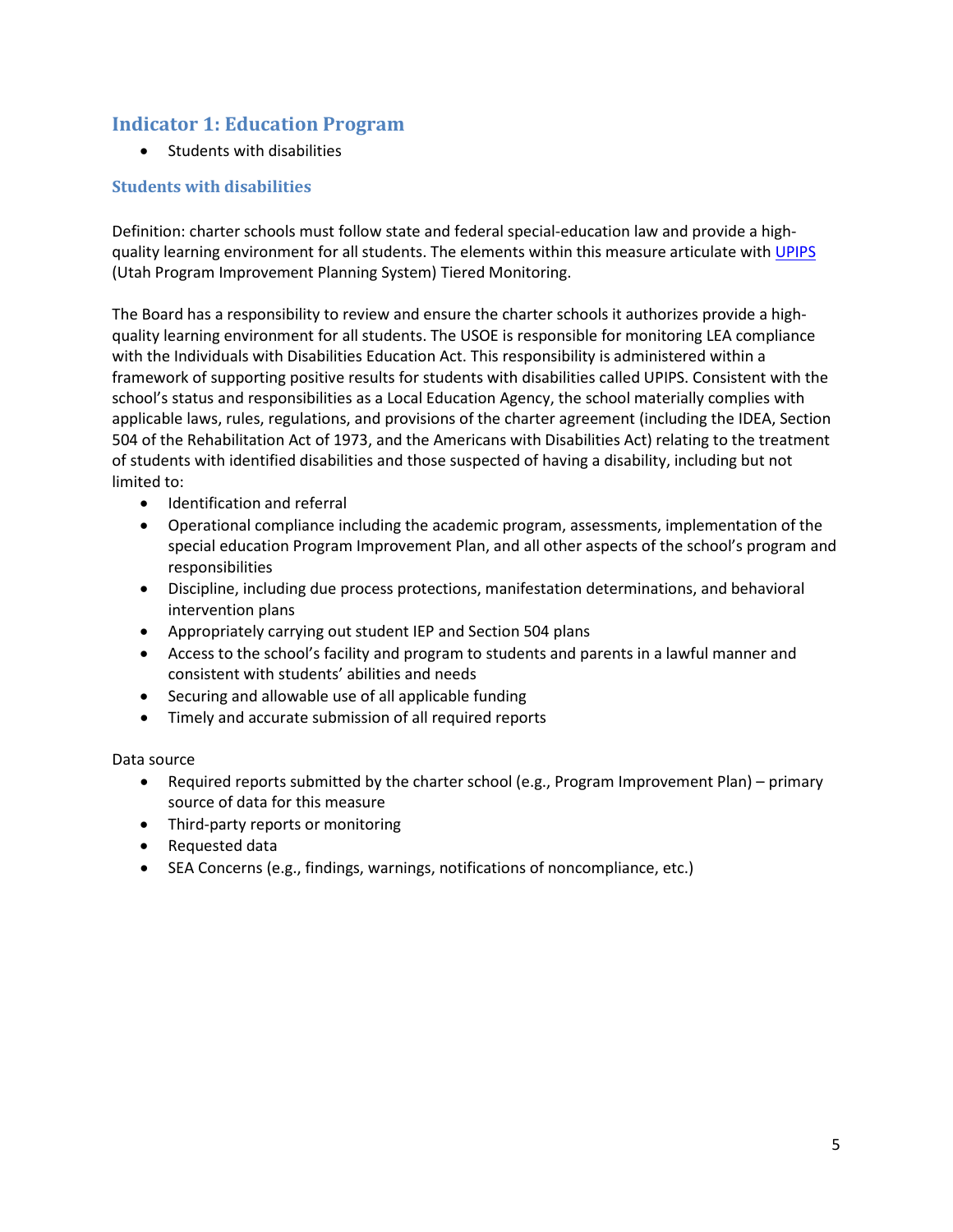| Measure 1a<br>Is the school protecting the rights of students with disabilities?                                     |
|----------------------------------------------------------------------------------------------------------------------|
| Meets Standard:<br>Yes; According to the APR (Annual Progress Report) determination, the LEA Met Requirements        |
| Does Not Meet Standard:<br>No; According to the APR (Annual Progress Report) determination, the LEA Needs Assistance |
| <b>Falls Far Below Standard:</b>                                                                                     |

No; According to the APR (Annual Progress Report) determination, the LEA Needs Intervention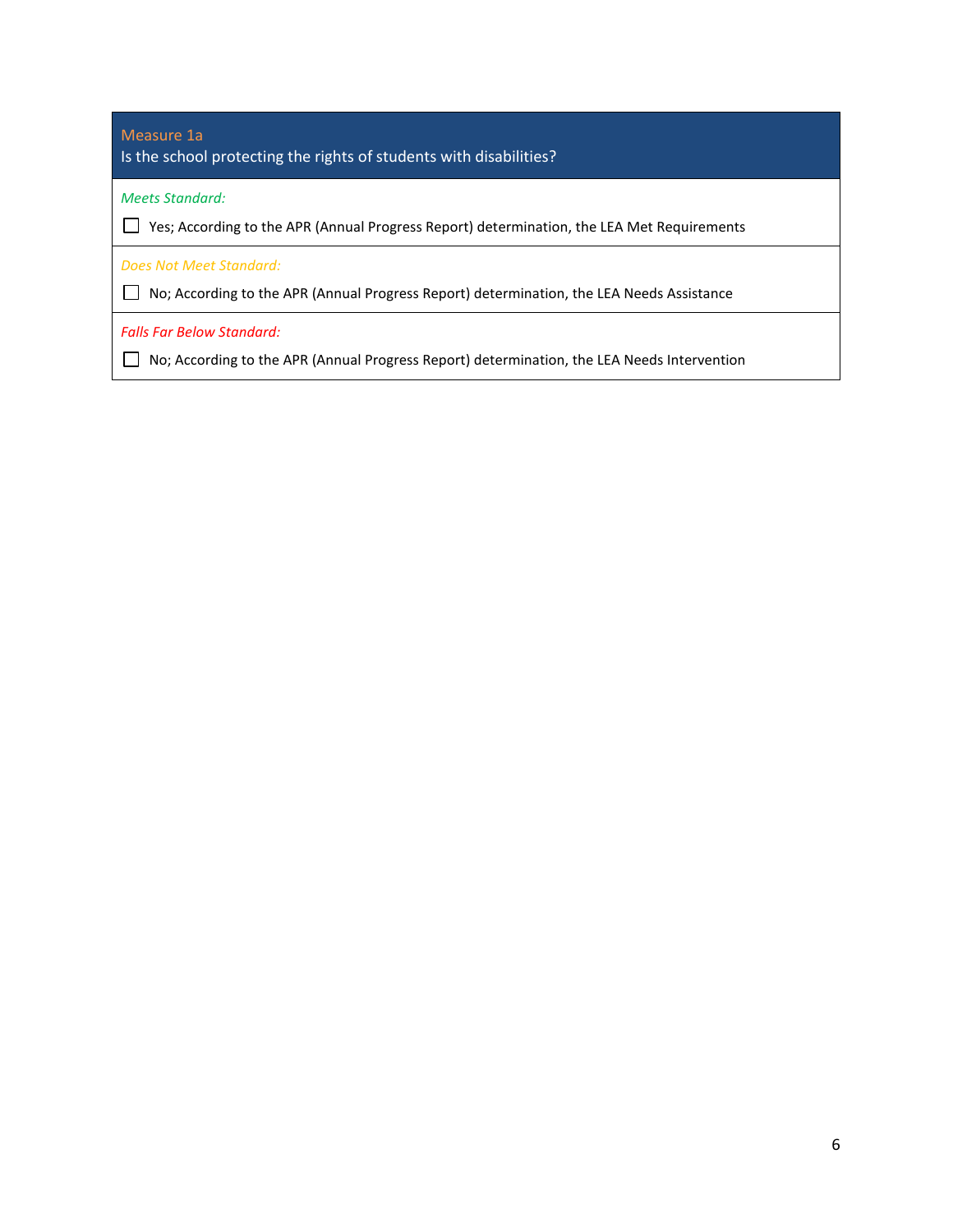# **Indicator 2: Financial Management & Oversight**

- Audit findings, single year
- Audit findings, multi-year
- Maintain bond covenants
- Adherence to (operational) budget

#### **Audit Findings, Single Year**

Definition: Critical to an organization's health and stability is its ability to manage its finances well. The Board has a responsibility to protect the public's interest and must evaluate the extent to which the charter school is responsibly managing its finances. Charter schools should have an unqualified, or "clean," financial audit. This means that the auditor found the financial statements to be accurate and complete, which is necessary for evaluating a school's financial health.

Auditors evaluate an organization's financial statements and processes against Generally Accepted Accounting Principles (GAAP). Schools that do not meet this standard will have material or significant findings in their financial audits. Findings may be considered deficient, significant, or material. Material weaknesses are findings that are considered more severe because there is a reasonable possibility that a material misstatement of the school's financial statements will not be prevented or detected and corrected on a timely basis.

Certain findings are more adverse than others, and the Board specifically looks for material weaknesses on internal controls and related party transactions. This means that the charter school does not have systems in place to minimize the risk of financial mismanagement.

In addition, audits may include a "going concern disclosure," where the auditor has concerns about the organization's viability. Multiple material findings or a previous finding that the school failed to address, show a possible greater concern and cause a school to fall far below the standard.

- Notes to Financial Statements
- Report on Internal Control over Financial Reporting and on Compliance
- Letter to Management

| Measure 2a<br>The number of material or significant audit findings |
|--------------------------------------------------------------------|
| <b>Meets Standard:</b><br>0                                        |
| Does Not Meet Standard:<br>1                                       |
| <b>Falls Far Below Standard:</b><br>>1                             |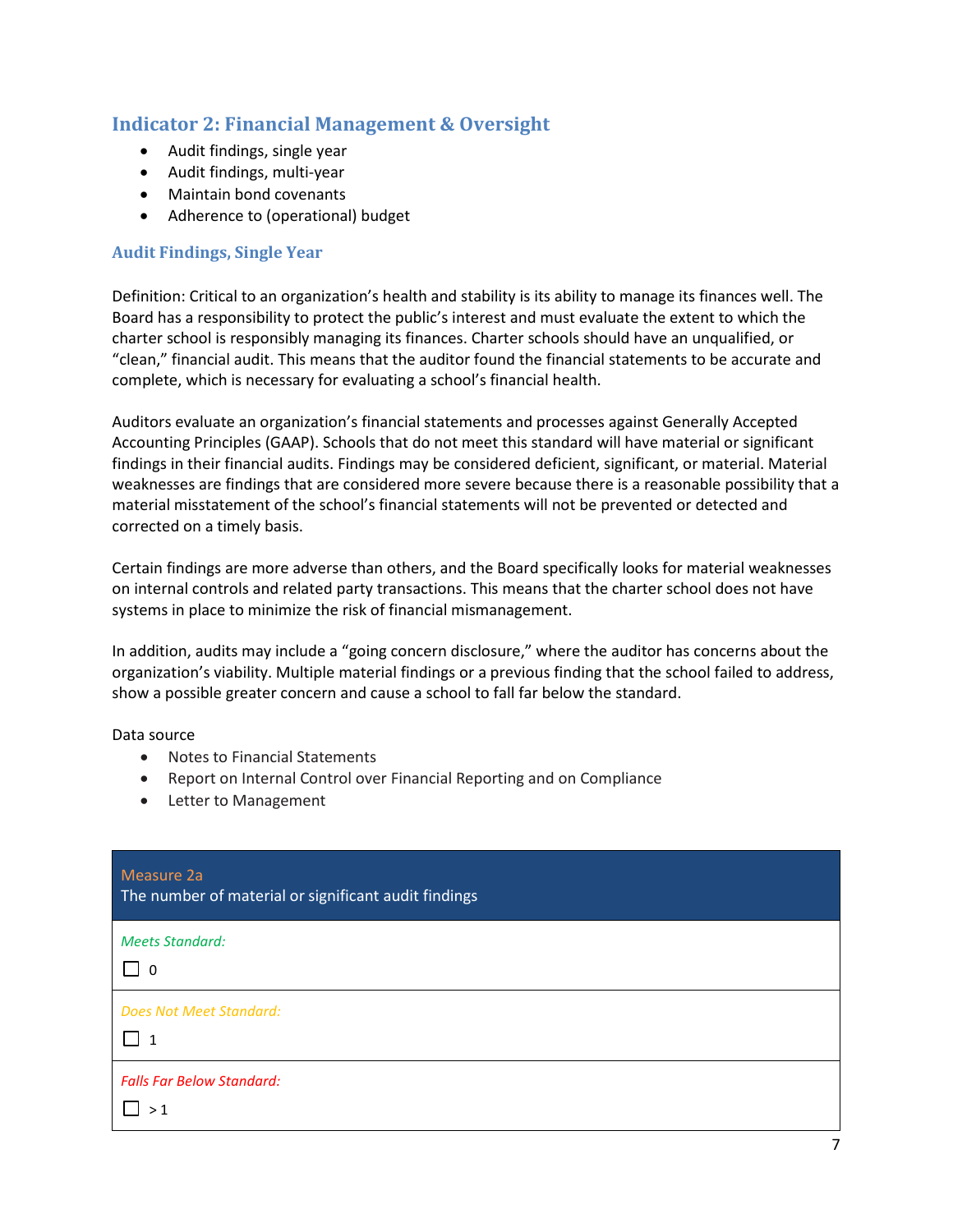#### **Audit Findings, Multi Year**

Definition: Charter schools should resolve previous findings from their financial audit. This means that the auditor found that audit findings from the prior report were resolved. Schools should address previously identified audit findings. Not meeting this metric multiple years in a row demonstrates a possible trend of consistently not addressing unresolved audit findings and demonstrates a possible greater area of concern and cause a school to fall far below the standard.

- Notes to Financial Statements from the five most recent years
- Report on Internal Control over Financial Reporting and on Compliance from the five most recent years
- Letter to Management from the five most recent years

| Measure 2b<br>The number of unresolved audit findings                                                                                  |
|----------------------------------------------------------------------------------------------------------------------------------------|
| <b>Meets Standard:</b><br>$\overline{0}$                                                                                               |
| Does Not Meet Standard:<br>Has one or more repeat findings                                                                             |
| <b>Falls Far Below Standard:</b><br>Has one or more repeat findings and has had this finding for at least three of the last five years |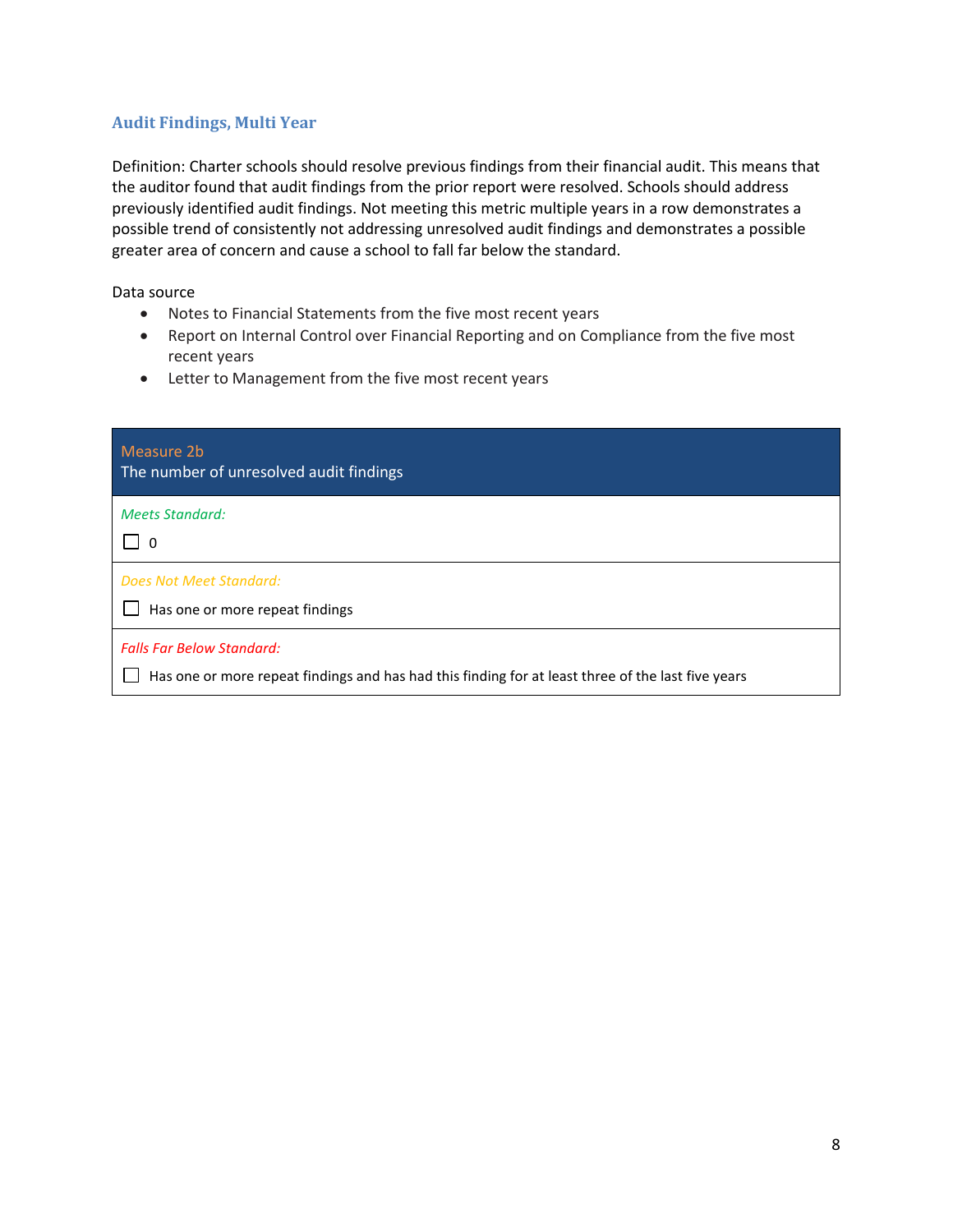#### **Maintain Bond Covenants**

Definition: Bond covenants are contractually defined standards of financial behavior which the school has chosen to adhere to in order to gain funding.

- Audited Financial Statements
- Notes to Financial Statements
- Letter to Management

| Measure 2c<br>Did the independent auditor determine the school met its bond covenants? |
|----------------------------------------------------------------------------------------|
| <b>Meets Standard:</b><br>Yes                                                          |
| Does Not Meet Standard:<br>No in current year, but yes in prior year                   |
| <b>Falls Far Below Standard:</b><br>No in current and prior year                       |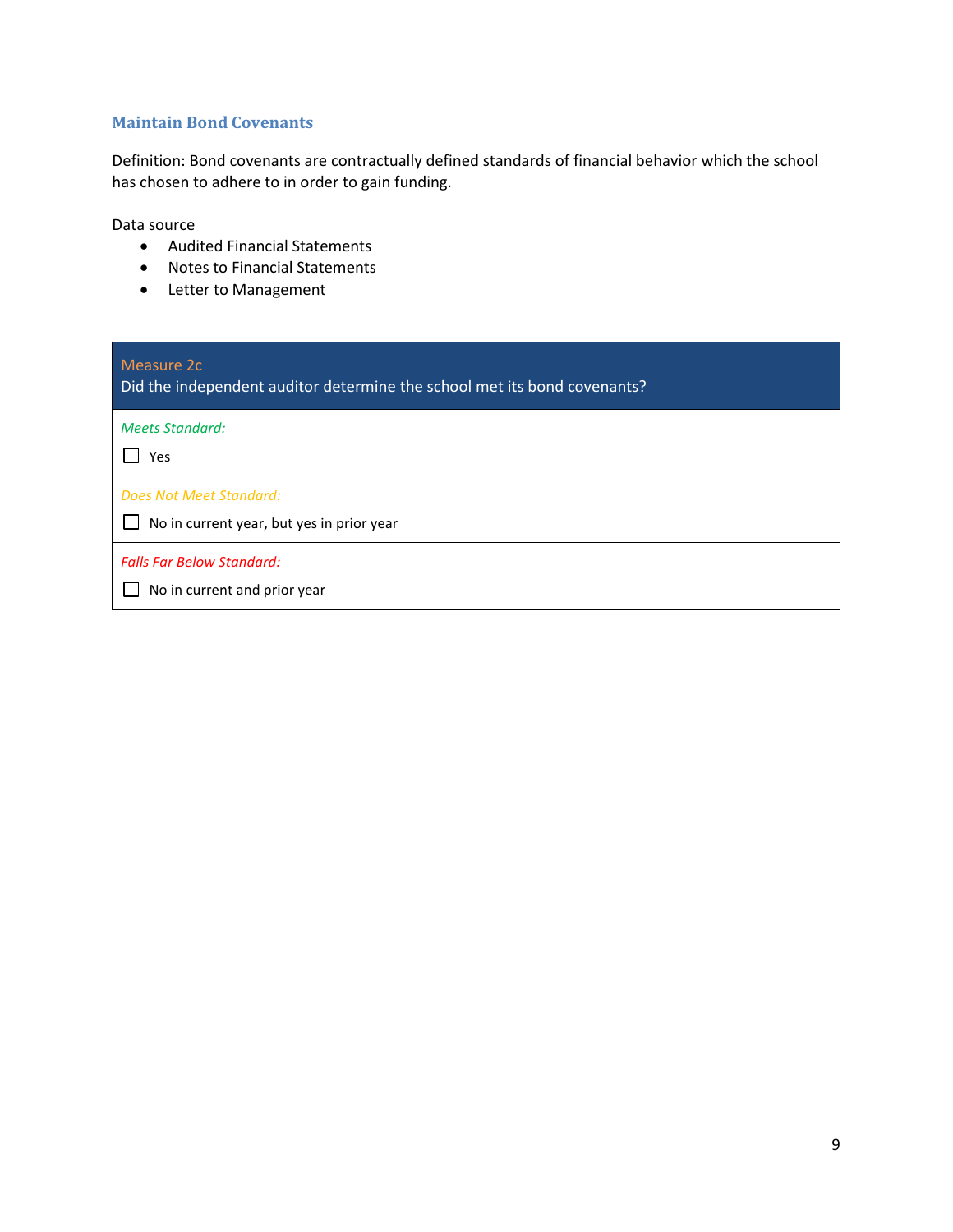#### **Adherence to Operational Budget**

Definition: Critical to an organization's health and stability is its ability to manage its finances well. The Board has a responsibility to protect the public's interest and must evaluate the extent to which the charter school is responsibly managing its finances. Budgetary compliance has a direct impact on organizational outcomes. Budgets constitute spending authority and should not be exceeded except under auspices of an expenditure resolution having appropriate revenues associated with it.

Charter school governing boards should be reviewing and adjusting their budgets throughout the year, as necessary. High variance between the actual expenditures and the adjusted budgeted expenditures may indicate a board not exercising strong oversight of the budget.

Data source

• Annual Financial Report (AFR)

| Measure 2d<br>(Adjusted Actual Expenditures - Adjusted Budgeted Expenditures) ÷ Adjusted Budgeted Expenditures |
|----------------------------------------------------------------------------------------------------------------|
| <b>Meets Standard:</b><br>Within 5% variance                                                                   |
| Does Not Meet Standard:<br>Greater than or equal to 5% variance, but within 10% variance                       |
| <b>Falls Far Below Standard:</b><br>Greater than or equal to 10% variance                                      |
|                                                                                                                |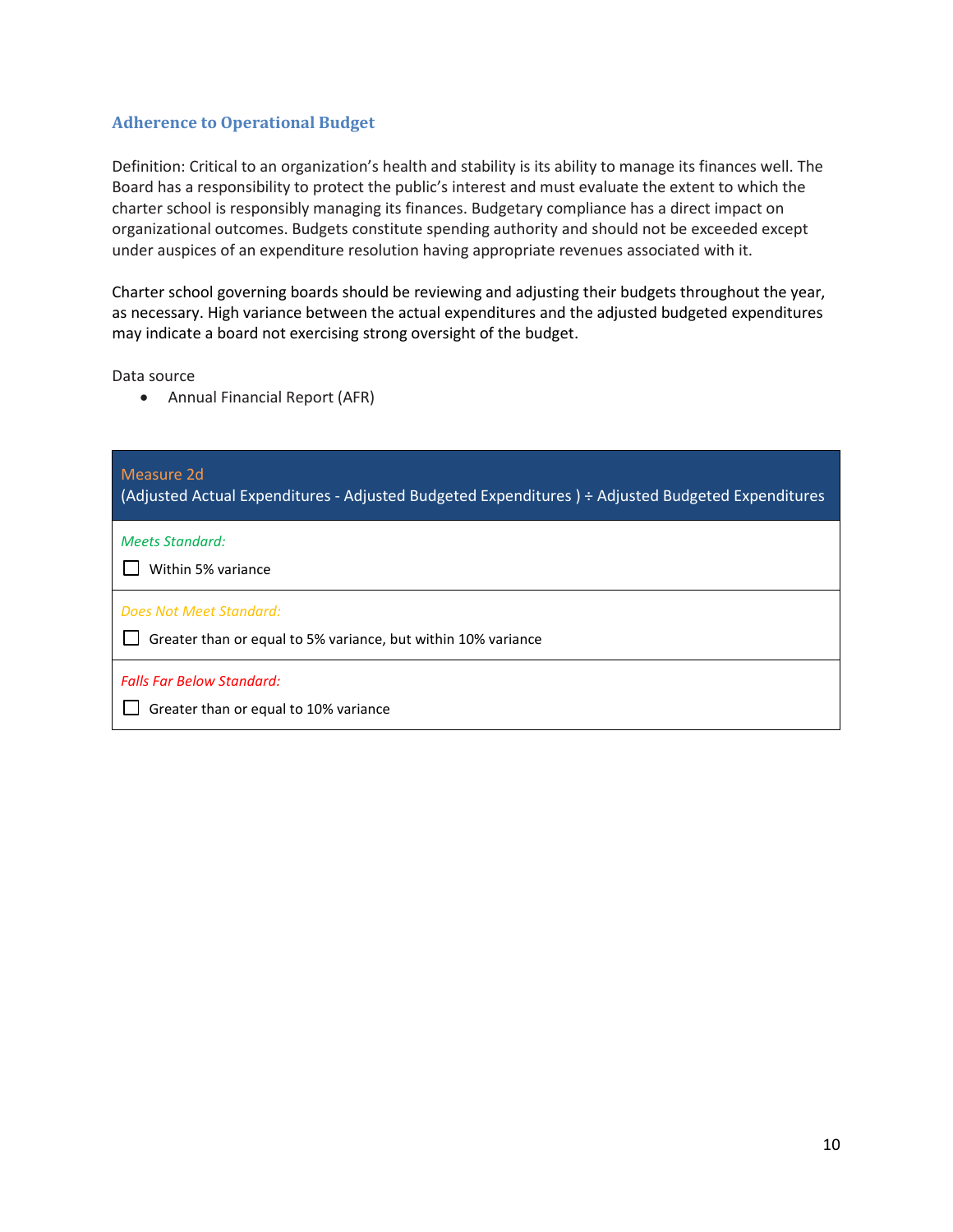# **Indicator 3: Governance and Reporting**

- Governance requirements
- Background checks
- Report compliance
- Governing Board Online Training (GBOT)

#### **Governance requirements**

Definition: Charter school governing boards have stewardship for the school it oversees and must comply with applicable governance requirements. Governing boards must comply with applicable laws, rules, regulations, and provisions of the charter agreement relating to governance by its board, including but not limited to:

- Governing board policies, including those related to oversight of an Education Service Provider, if applicable
- Governing board by laws
- Utah Open & Public Meetings Act
- Governing board code of ethics
- Governing board conflicts of interest
- Governing board composition and/or membership rules (e.g., requisite number of qualified teachers, restriction on employees or contractors serving on the board, etc.)

#### Data source

- Governing board meeting packet/materials and approved minutes
- Governing board by laws and policies
- School and governing board policies
- Site visit observations
- Requested data
- Utah Public Meeting Notice web page
- SEA concerns (e.g., unresolved complaints from the public)
- Governing board conflict of interest forms
- Governing board code of ethics agreements

#### Measure 3a

Is the school complying with governance requirements?

#### *Meets Standard:*

 $\Box$  Yes; The school materially complies with applicable laws, rules, regulations, and provisions of the charter agreement relating to governance by its board

*Does Not Meet Standard:*

 $\Box$  No; The school does not comply with all applicable laws, rules, regulations, and provisions of the charter agreement relating to governance by its board

#### *Falls Far Below Standard:*

 $\Box$  No; The school does not comply with multiple laws, rules, regulations, and provisions of the charter agreement relating to governance by its board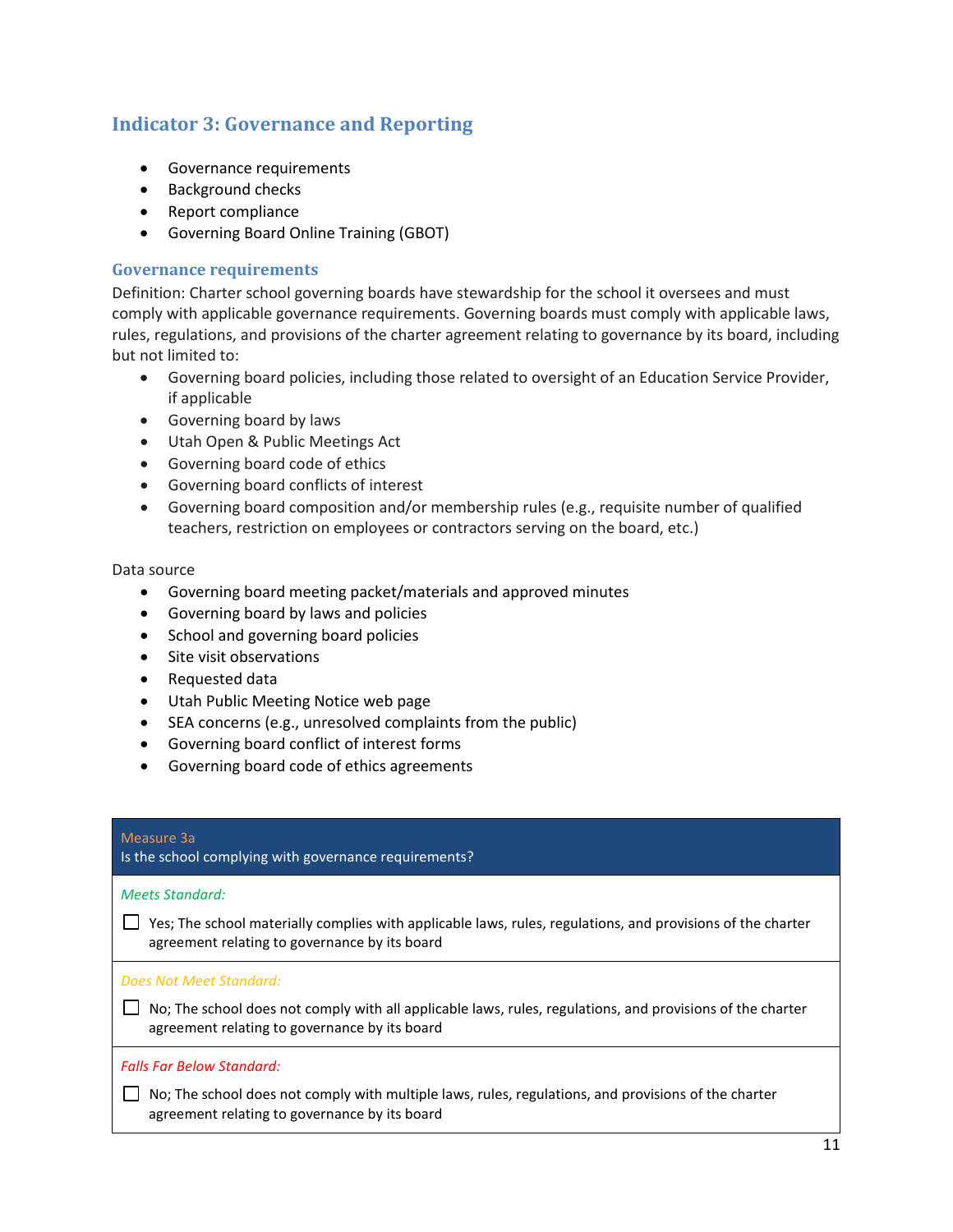#### **Background Checks**

Definition: Charter schools must conduct background checks, or ensure background checks have been completed, for all governing board members. The type and frequency of background check is determined by policy and usually found in the governing board by laws. The background checks must be kept on file at the school.

- Year-End Web Survey (YEWS)
- Requested data
- Governing board by laws

| Measure 3b<br>Number of board members with a background check on file ÷ Total number of board members |
|-------------------------------------------------------------------------------------------------------|
| <b>Meets Standard:</b><br>100%                                                                        |
| Does Not Meet Standard:<br>Between 85% and 100%                                                       |
| <b>Falls Far Below Standard:</b><br>Less than 85%                                                     |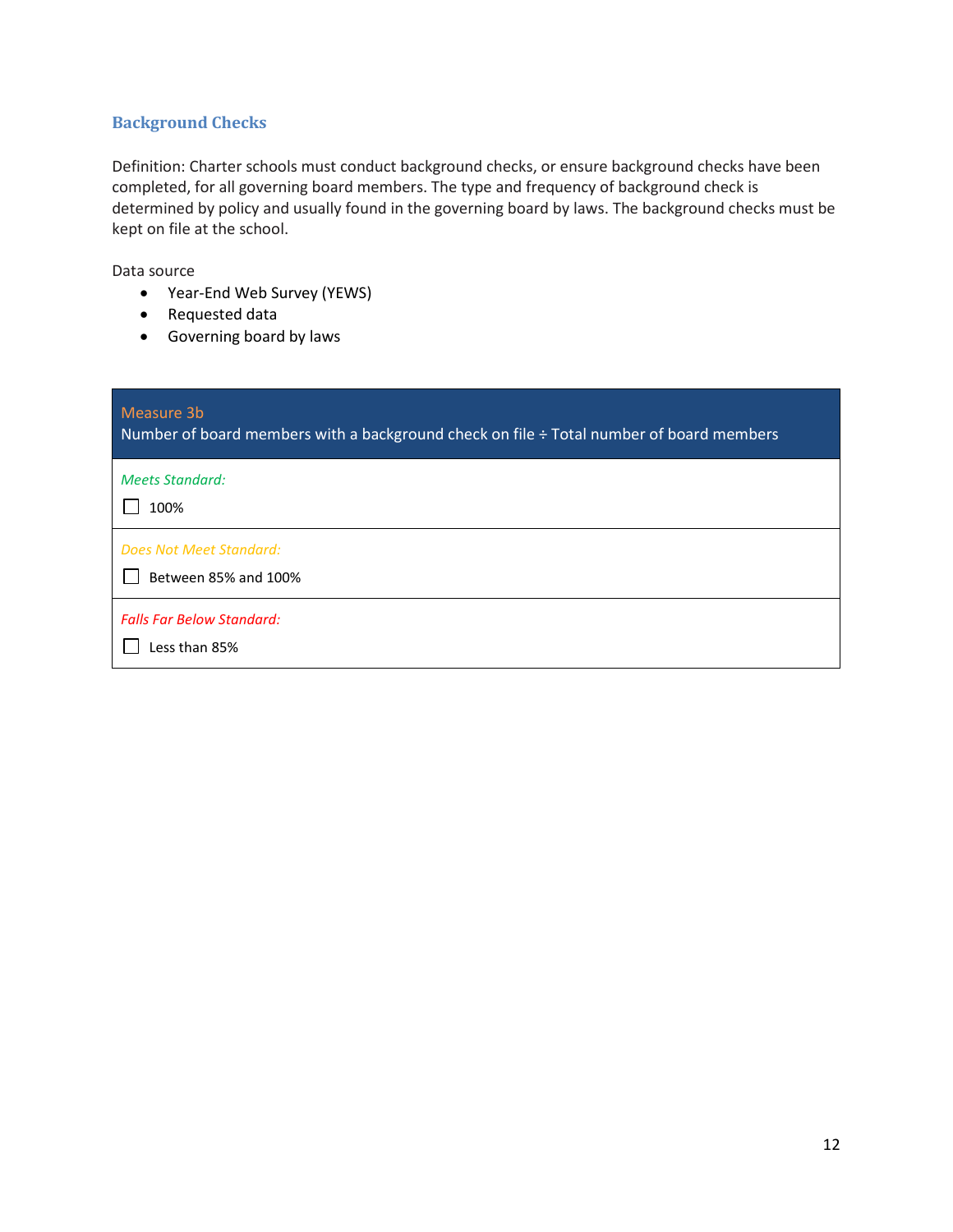#### **Report Compliance**

Definition: The Board, in order to effectively evaluate charter school organizational performance, must receive reports from the charter schools it authorizes. Additionally, charter schools are responsible to other entities, including the Utah State Office of Education, for certain reporting requirements. Many reporting requirements are fixed in law and board rule while others are outlined in the charter agreement. It is important for all reports to be submitted complete, accurate, and on-time. Reports that must be corrected after the deadline are not counted as being on-time, accurate, and complete.

Data source

• USOE Sections tracking sheets (e.g., School Finance, Data & Statistics, IT, Charter Schools)

The following reports are included:

- UTREx Year-end submission
- Year End Web Survey (YEWS)
- Current Year Budget
- Student Membership Audit
- Annual Financial Report (AFR)
- Annual Program Report (APR)
- UTREx Fall Enrollment
- Fall Enrollment Audit
- Audited Financial Statement
- December UTREx submission
- Monthly Financial and Enrollment Report (for schools in the planning year and first operational year)

| Measure 3c<br>Number of included reports submitted on-time, complete, and accurate ÷ Total number of included reports |
|-----------------------------------------------------------------------------------------------------------------------|
| <b>Meets Standard:</b>                                                                                                |
| 100% submitted on-time, complete, and accurate                                                                        |
| Does Not Meet Standard:                                                                                               |
| $\geq$ 75% were submitted on-time, complete, and accurate                                                             |
| <b>Falls Far Below Standard:</b>                                                                                      |
| < 75% of reports were on-time, complete, and accurate                                                                 |
| Or                                                                                                                    |
| A report was not submitted                                                                                            |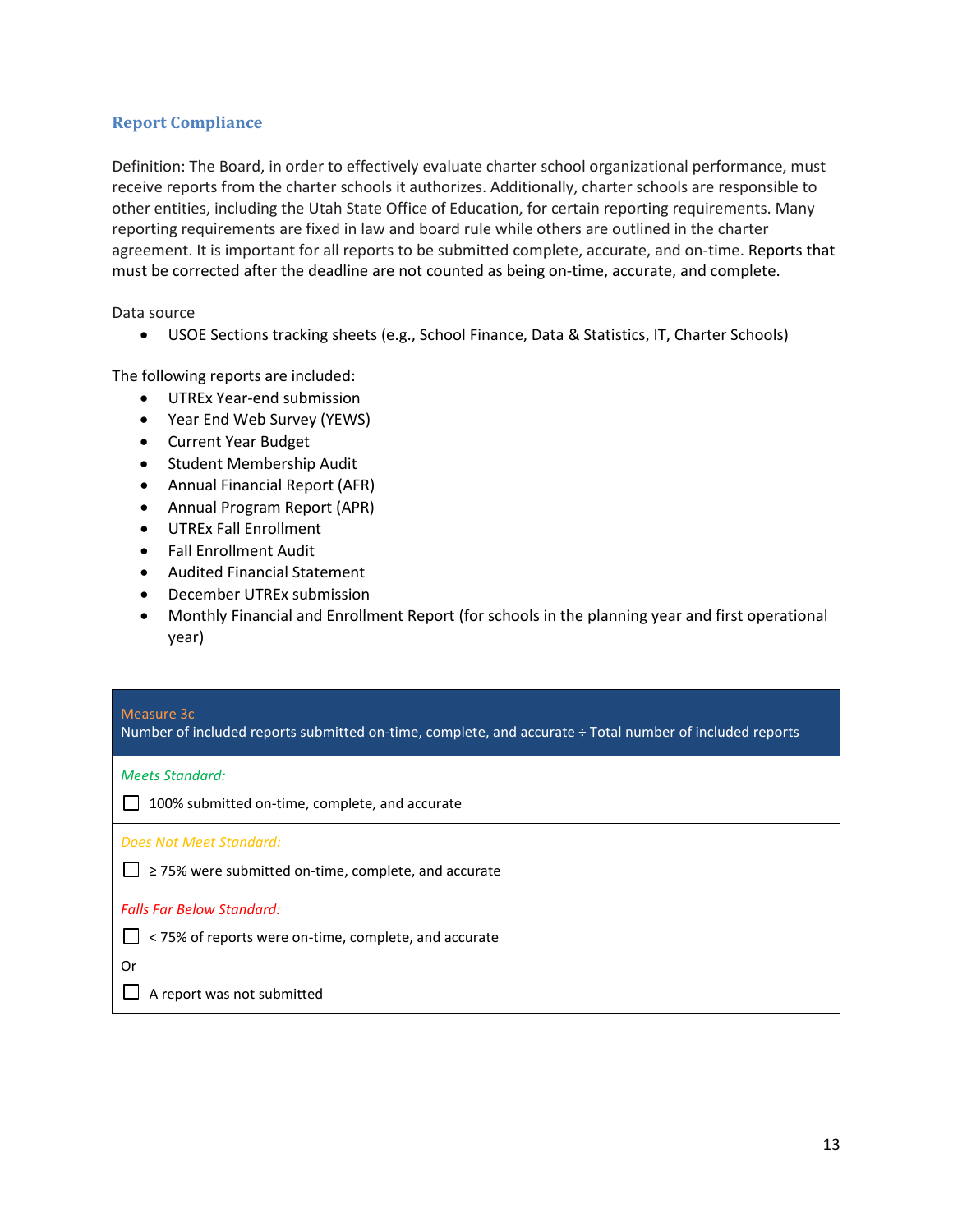#### **Governing Board Development**

Definition: When governing board members commit to individual and whole-board development and training, this best practice is modeled for other members of the school community. While these Governing Board Online Training (GBOT) modules provide a range of topics and an in depth look at governance and charter school oversight, they should supplement, not supplant, other training opportunities and resources. There is great value in attending training sessions as a team and selecting differentiated training opportunities based on a needs assessment of your governing board.

#### *This currently only applies to schools that have opened since SY 2011-12.*

Data source

• Governing board members' scores on the GBOT module quizzes created for the current school year. There are typically four-six modules created for the year.

| Measure 3d<br>Number of board members scoring $\geq$ 85% ÷ Total number of board members |
|------------------------------------------------------------------------------------------|
| <b>Meets Standard:</b><br>100%                                                           |
| Does Not Meet Standard:<br>Between 75% and 100%                                          |
| <b>Falls Far Below Standard:</b><br>Less than 75%                                        |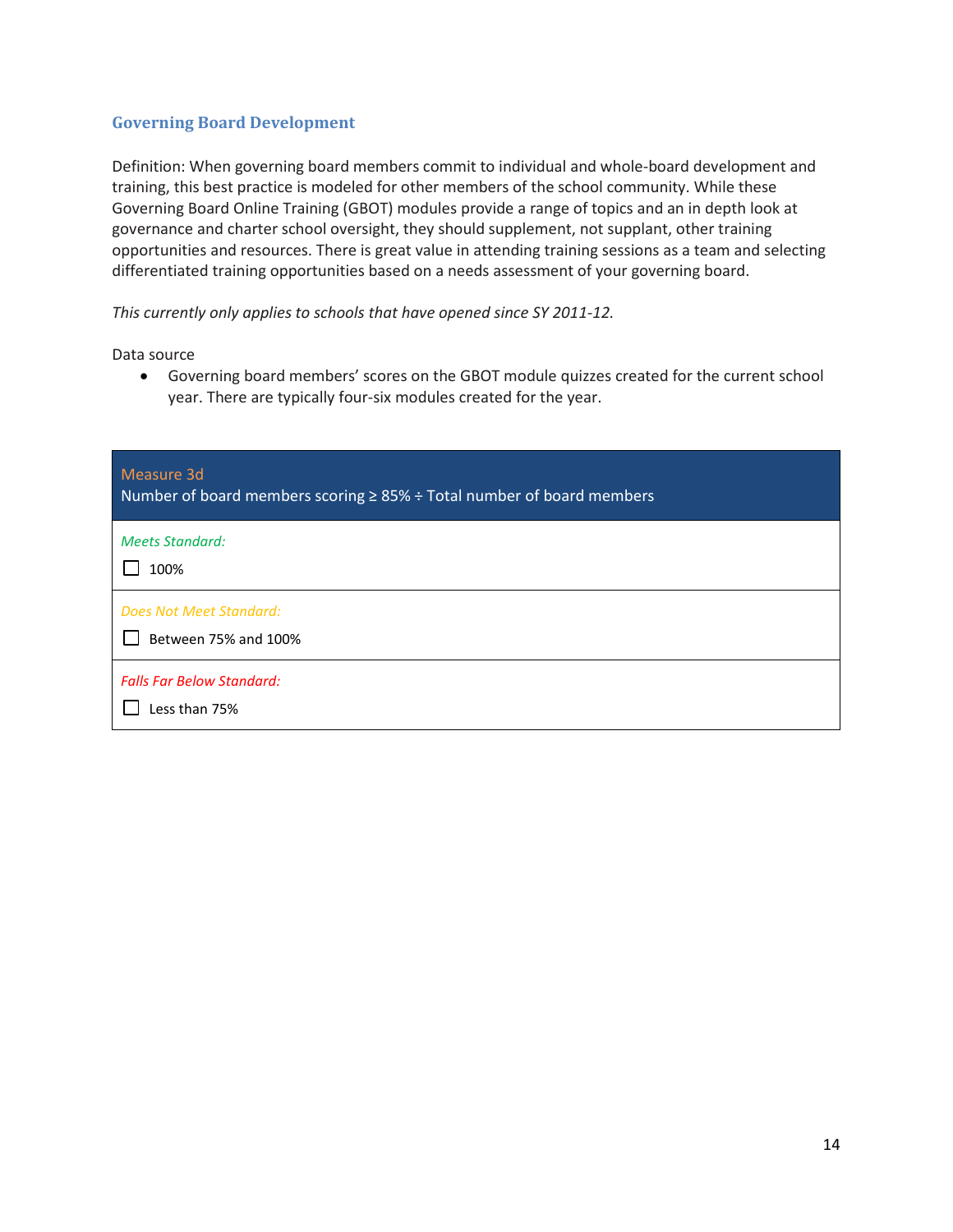# **Indicator 4: Employees**

• Qualified teachers

#### **Qualified Teachers**

Definition: Public schools must employ appropriately licensed and endorsed teaching and instructional staff as required by law. This metric looks at whether or not educators assigned to teaching assignments are state qualified. Administrators and other non-instructional support staff are excluded.

Data source

• CACTUS; data is pulled on November 20<sup>th</sup>.

| Measure 4a<br>Number of teacher FTEs that are state qualified for teaching assignment(s) $\div$ Total number of teacher<br><b>FTEs</b> |
|----------------------------------------------------------------------------------------------------------------------------------------|
| <b>Meets Standard:</b><br>100%                                                                                                         |
| Does Not Meet Standard:<br>Between 85% and 100%                                                                                        |
| <b>Falls Far Below Standard:</b><br>Less than 85%                                                                                      |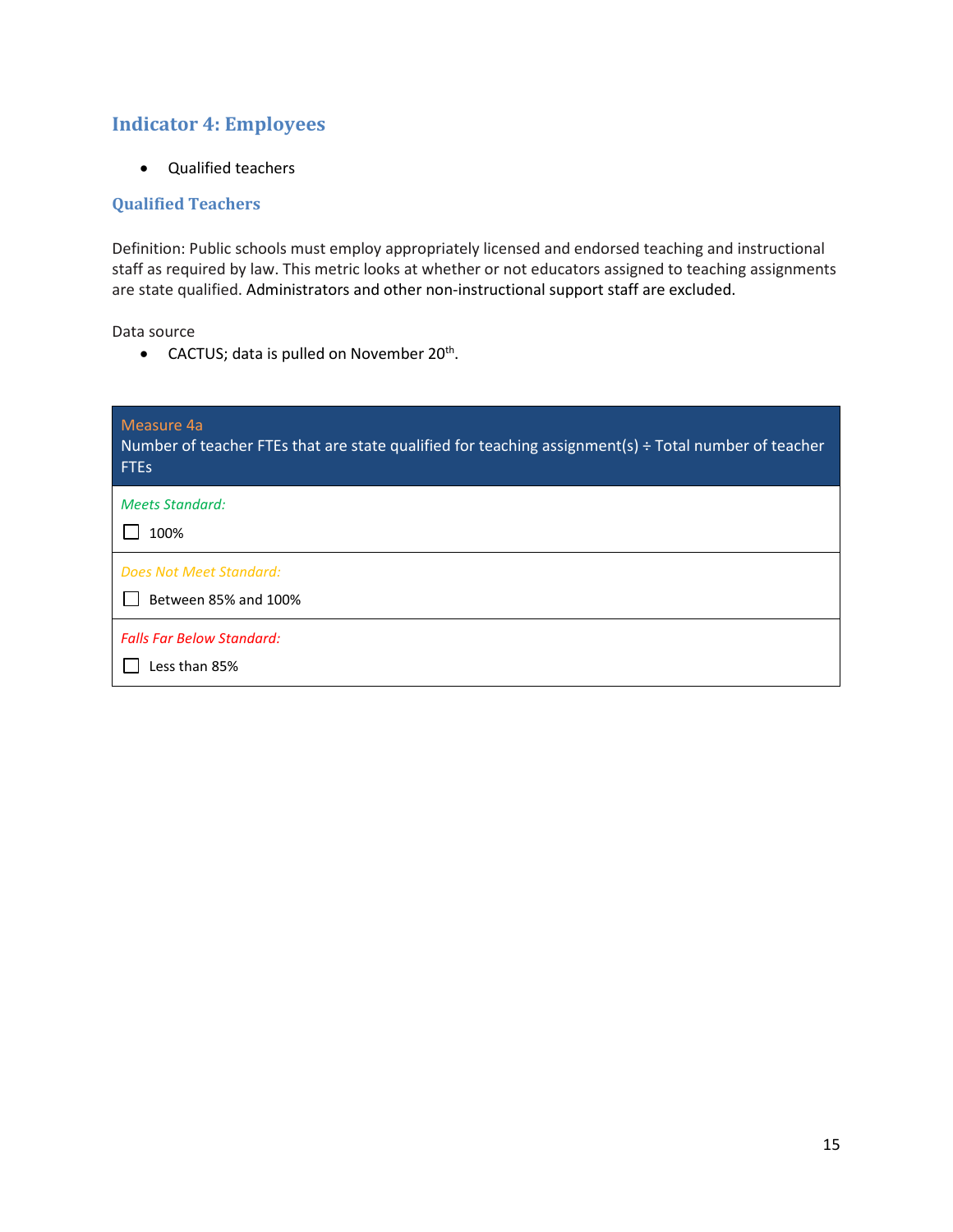# **Glossary**

**Adherence to Budget:** Compares the budgeted expenditures to the actual expenditures in a given fiscal year (FY). Budgetary compliance has a direct impact on organizational outcomes. Budgets constitute spending authority and should not be exceeded except under auspices of an expenditure resolution having appropriate revenues associated with it. Equation: (Adjusted Actual Expenditures − Adjusted Budgeted Expenditures) ÷ Adjusted Budgeted Expenditures.

**Adjusted Actual Expenditures:** This is Total Expenditures from the 'Actual' column in the UPEFS.

**Adjusted Budgeted Expenditures:** This is Total Expenditures from the 'Final Budget' column in the UPEFS.

**Annual Financial Report (AFR):** The AFR reports charter school financial data by fund (self-reported by the school). The General fund is the largest and records the majority of operating expenses for the operation and maintenance of education.

**Audit Findings:** Looks at whether or not there were substantial findings in the Audited Financial Statement. Audit findings, notes and auditor observations that point out lapses in control environment which could make financial reports unreliable undermine a board's ability to appropriately safeguard and manage resources, and could undermine organizational sustainability and financial well-being.

**Audit:** A systematic collection of the sufficient, competent evidential matter needed to attest to the fairness of management's assertions in the financial statements or to evaluate whether management has efficiently and effectively carried out its responsibilities. The auditor obtains this evidential matter through inspection, observation, inquiries, and confirmations with third parties.

**Board Background Checks:** The percentage of governing board members who have a completed background check on file at the school. This data is self-reported to SCSB by the school. New governing board members should be reported to the SCSB, and background checks should be completed within 90 days of appointment/election.

**Board Meeting Packet/Materials:** Written documents provided in an open and public meeting of a charter school governing board (e.g., handouts, draft (unapproved) minutes, administrator report, draft policies, etc.).

**Board Violations:** The number of violations of federal or state law or regulation, Board rules, or Board directives.

**Bylaws:** Core legal document that defines the structure and operation of the governing board. The board's bylaws, updated periodically and overseen by the board (or a board committee), should be reserved for the board only*.* Other school policies should have their own statements of purpose and organization and be subject to formal board approval.

**CACTUS:** The Comprehensive Administration of Credentials for Teachers in Utah Schools. This is a database housed at the USOE containing Utah educator credential information and school directory information.

**Current Year:** This refers to the most recent school year for which there is data at the time of the metrics are compiled (late Fall/early winter). Since data is most often available after a school year is complete, in most cases "current year" will refer to the most recently completed school year, not the school year currently in session.